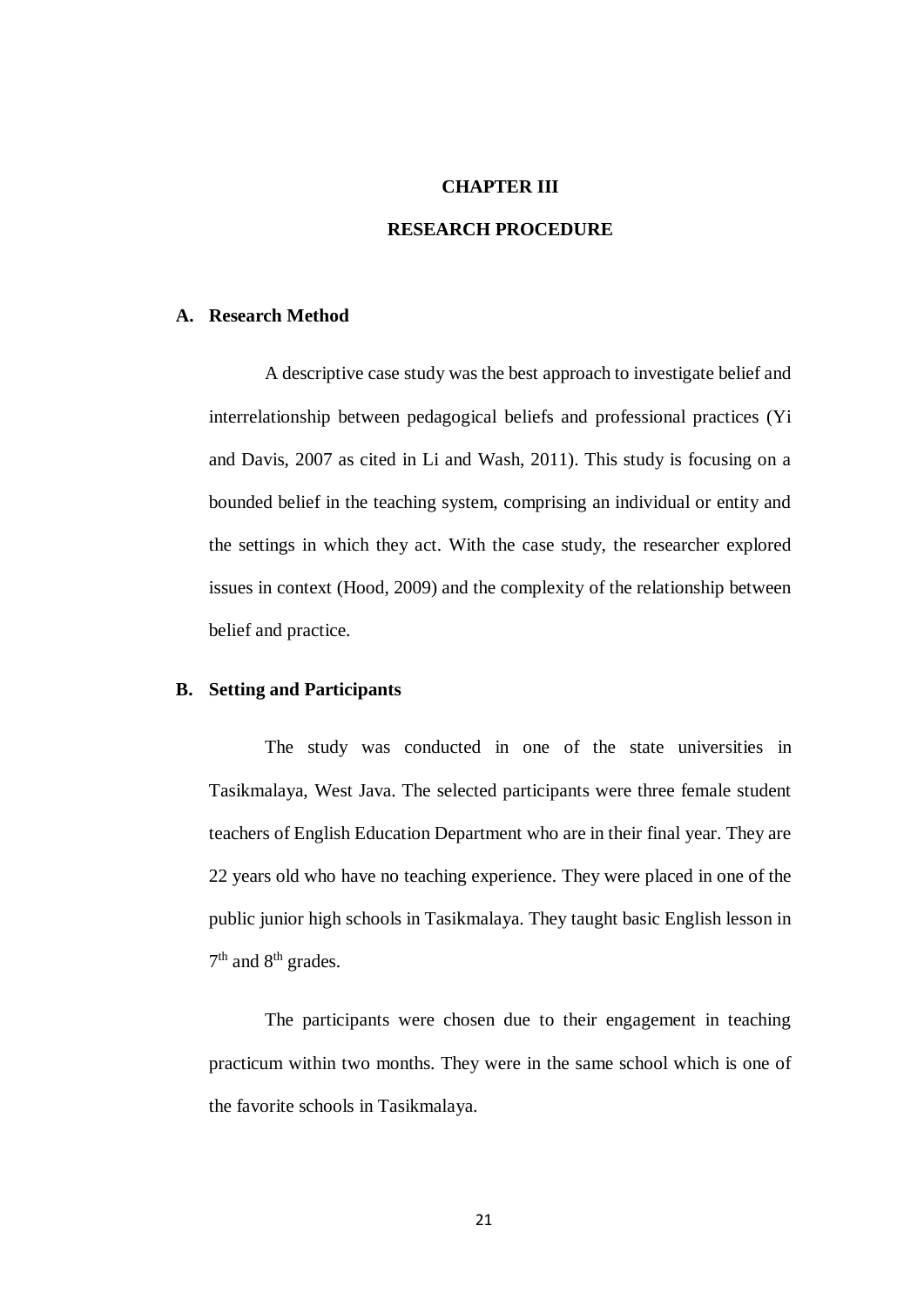### **C. Data Collection Technique**

The empirical data was collected using a semi-structured interview, because this kind of interview has the flexibility to investigate some aspects indepth and, where necessary, to let the respondent lead in much the same way as in an open interview.

The question for the interview was covered by the interviewer and she will allow developing the questions (Richards, 2009). The interview was in *Bahasa Indonesia* in order to get richer and deeper information about participants' thoughts of their belief in teaching.

The data of the interview was recorded using cell phone recording to cover the whole contextual data and to do careful micro-interaction and thematic analyses. Then, it was listened, transcribed, formed, connected with an interpretive intent, reconstructed and built for credibility.

#### **D. Data Analysis**

The data of the interview was transcribed and reviewed. The researcher classified the data using thematic analysis. It was chosen due to the flexibility which was not tied to a particular theory (Maguire & Delahunt, 2017). In line with the complexity of the theory of belief and practice that has probability in showing a different result of data based on some contexts and events.

#### 1. Familiarizing the data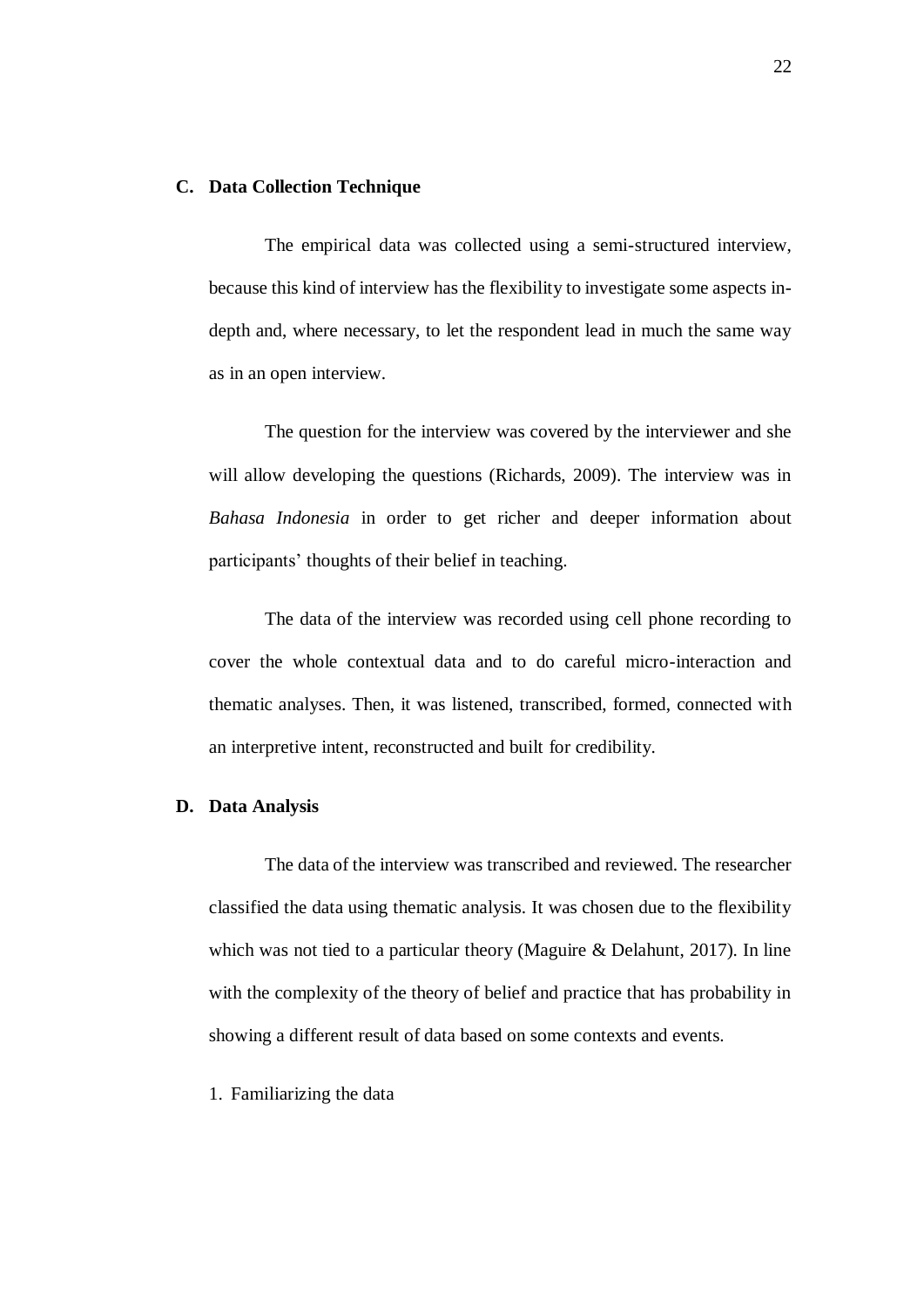In this phase, the researcher gets immersed and familiar with all the data of interviews through repeated reading, taking notes or marking ideas for coding.

2. Generating initial codes

This phase involves production of initial codes from the data manually. The researchers highlighted the potential codes which answer the research question and reflected the pre-service teachers' beliefs. Here are the initial codes generated from the data and the frequency of each codes.

| Table 1. List of initial codes |
|--------------------------------|
|--------------------------------|

| Initial codes                                                            |    |  |  |  |
|--------------------------------------------------------------------------|----|--|--|--|
| Value : roles of teacher                                                 | 14 |  |  |  |
| Attitude : closeness                                                     |    |  |  |  |
| Method: student centered                                                 |    |  |  |  |
| Attitude: using different method depends on students'<br>characteristics | 6  |  |  |  |
| Attitude: encourage students to be active and speak                      |    |  |  |  |

3. Searching for theme

This phase focuses on sorting the long list codes into potential themes, and collating all the relevant coded data within the identified themes. The researcher grouping the previous initial codes based on the similarities.

# Table 2. Grouping the initial codes

| The role of teacher is not | Value: the roles of teachers |  |  |  |  |
|----------------------------|------------------------------|--|--|--|--|
| only as teachers           | Attitude: closeness          |  |  |  |  |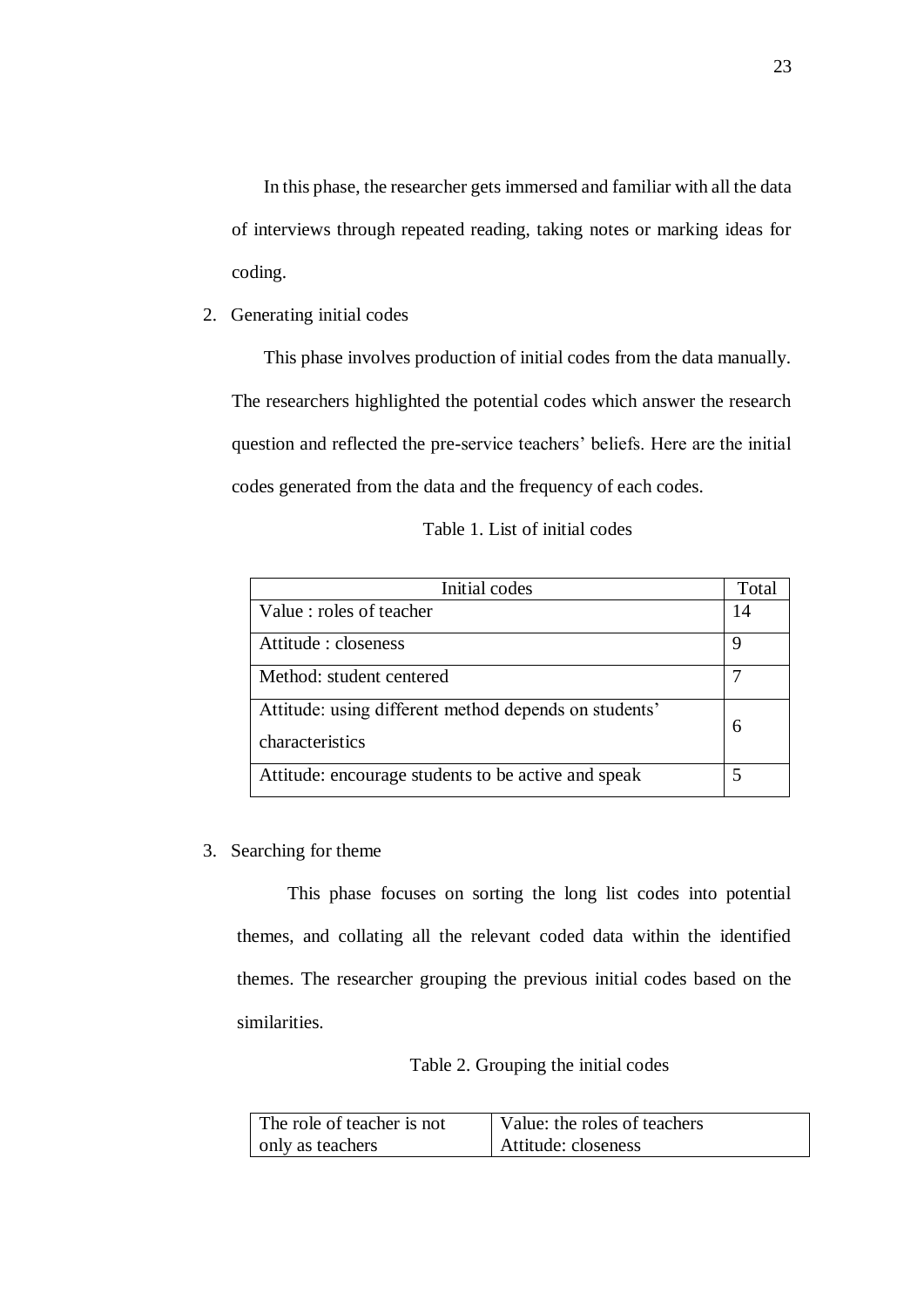| Students have to actively<br>participate in the classroom                      | Method: student centered<br>Attitude: encourage the students to be<br>active and speak |
|--------------------------------------------------------------------------------|----------------------------------------------------------------------------------------|
| Students' characteristic and<br>competence influence the<br>method of teaching | Attitude: using different method<br>depends on students' characteristics               |

4. Reviewing themes

The devised set of candidate themes are reviewed, the researcher examined the themes whether the themes are not really themes or they might collapse into each other.

5. Defining and naming themes

The researcher identifies the core of what each theme is about and determining what aspect of the data each theme captures.

6. Producing the report

The concise, coherent, logical, non-repetitive, and interesting codes within the themes are written up into reports that provide sufficient evidence of the themes.

# **E. Research Schedule**

| N<br>$\Omega$ | Description      | <b>Nov</b><br>2019 | Dec<br>2019 | Jan<br>2020 | Feb<br>2020 | Mar-<br>July<br>2020 | Aug<br>2020 | Sept<br>2020<br>-Jan<br>2021 |
|---------------|------------------|--------------------|-------------|-------------|-------------|----------------------|-------------|------------------------------|
|               | Research         |                    |             |             |             |                      |             |                              |
|               | proposal writing |                    |             |             |             |                      |             |                              |